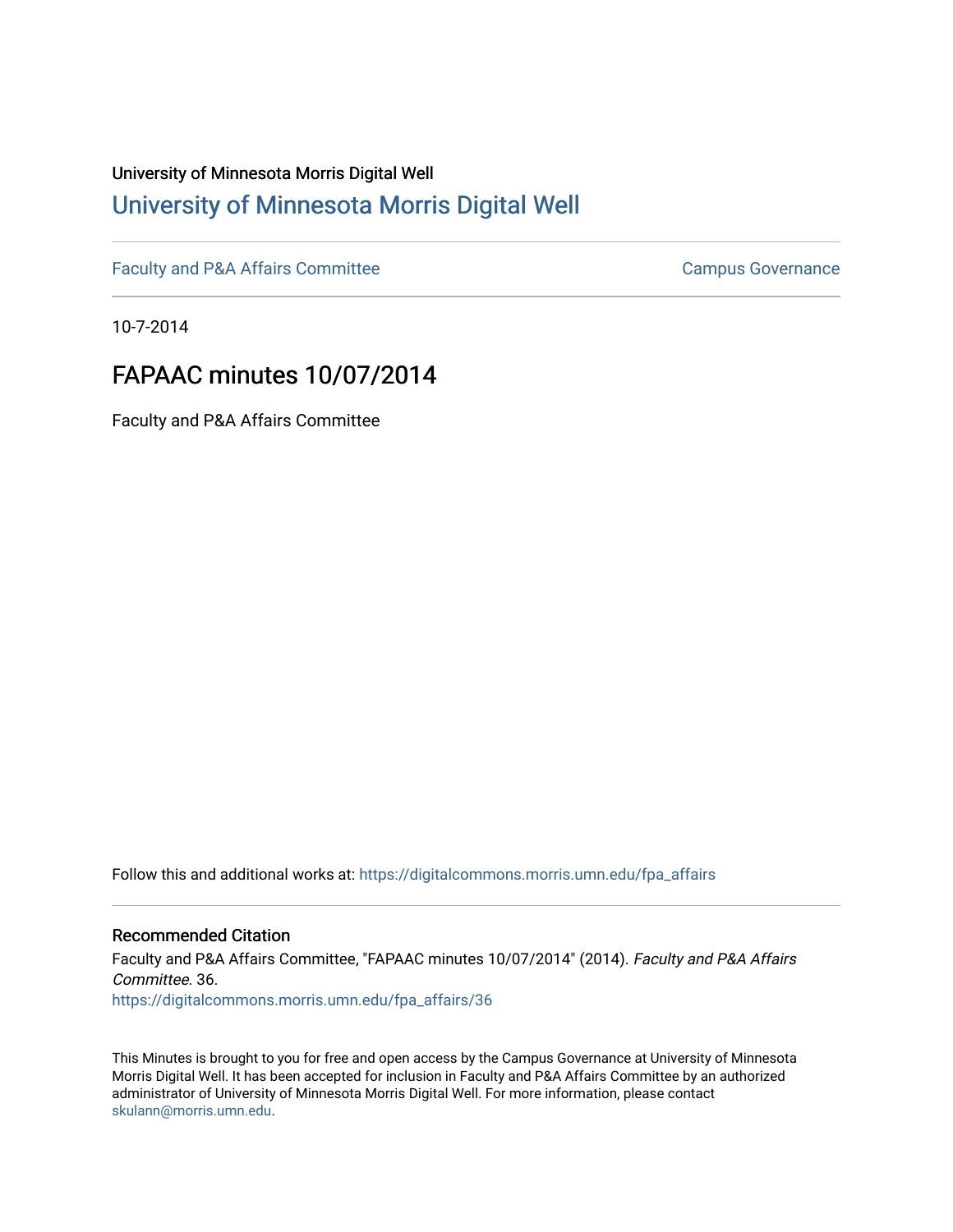### **Faculty and P&A Affairs Committee Meeting Minutes Tuesday, October 7, 2014 Humanities 112, 11:00 a.m.**

Present: Peh Ng, Athena Kildegaard, Dave Roberts, Paul Schliep, Melissa Weber, Sara Haugen, Kevin Stefanek, Hiroyuki Imai. Absent: Vicki Graham

The following topics were discussed: Job Family Classification Study and continued discussion of what the committee would like to do this year.

### **Minutes from 9/16/14 discussed and approved.**

### **Job Family Classification Study:**

D Roberts met with LeAnn Dean and Michelle Page the co-chairs of the Consultative Committee. They communicated concerns about the ongoing job reclassification for  $P \& A$  and Civil Service staff members at UMM. A letter was shared that was sent about this topic to Kathy Brown, VP of Human Resources at U of M, from the Consultative committee. D Roberts shared some comments from letter and stated lots of complaints from UMM staff, lack of consultation with UMM, and how what's decided at U of M applies to all campuses. One appeal on a reclassification was denied with not much of an explanation. The overall agreed strategy is to do nothing until spring.

Other discussion amongst committee on topic included how people who are currently directors will probably be demoted to supervisor. We wear so many different hats here at UMM and shouldn't be compared to U of M positions. Some results of the reclassification study could be demotions and feel this is not a good way to retain staff or attract for new hires if you are looking for a director position rather than manager. Some salaries have gone up as a result of the reclassification study and also impacted some Civil Service employees who could be promoted to P & A with also an increase. All of the increases resulting from the Job Family Classification Study could amount to \$100,000 with \$46,000 currently implemented.

At the Regents meeting with staff at UMM last week this was the main topic of conversation. Regents seemed surprised in hearing so many comments on this. UMM administrators have been involved in expressing concern to U of M on the classification study.

#### **Discussion of what the committee would like to do this year:**

Should a salary report be done again? It's been the principal activity for this committee for the past 5 years and a majority of last year's activity. Salary increments were given to tenure track faculty and a pool of money being distributed in various amounts to Full, Associate, and Assistant Professor. Chancellor Johnson commented during convocation that the increases given are a positive note with expectations of similar increases next year and the following. A decision by committee not to attempt the salary report this year but stay alert and look at it again next year.

The committee decided to send out an email asking Faculty and P&A for issues they would like to draw our attention to. Depending on the response, this will determine if we should host an open forum this fall which could yield more ideas.